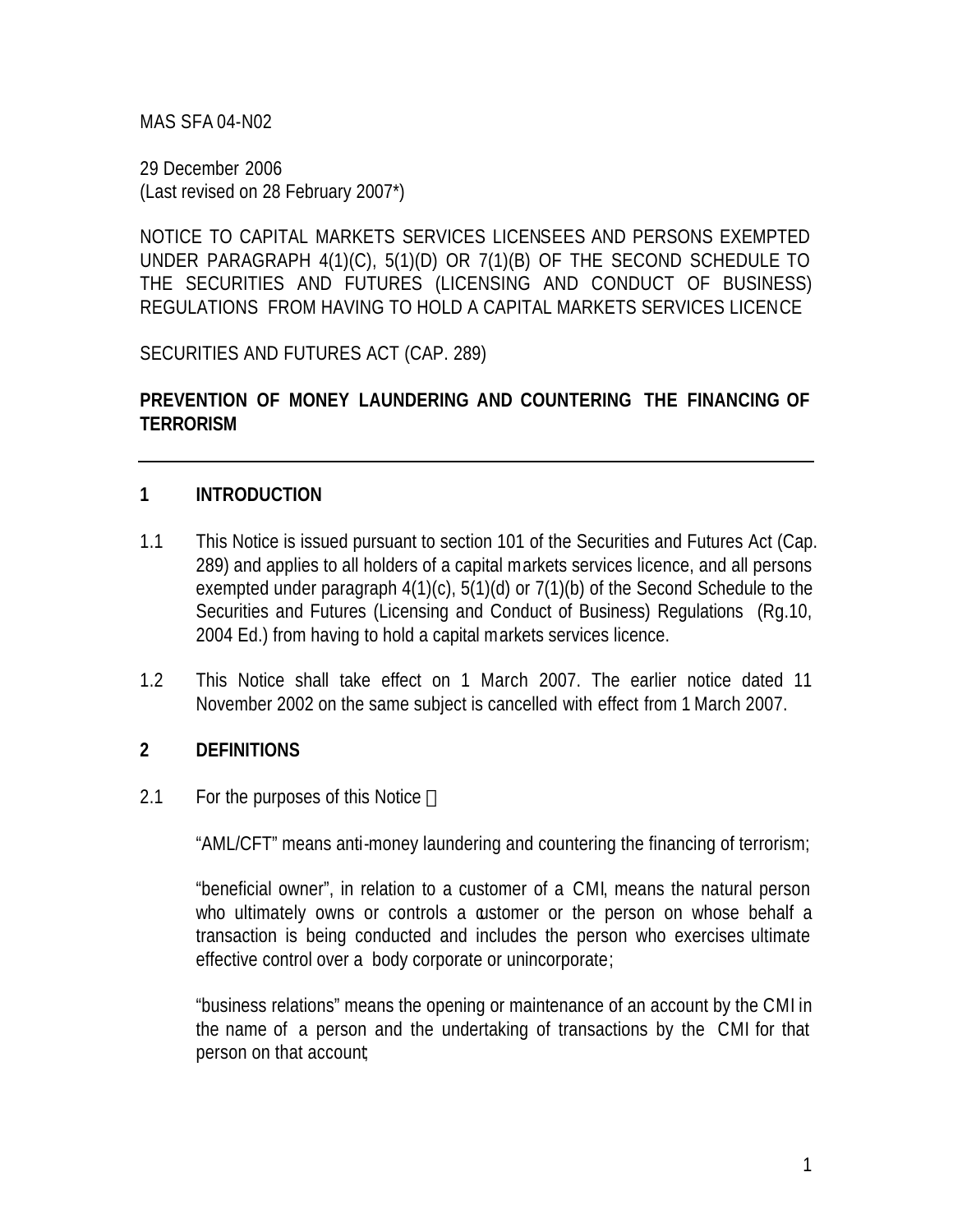"company" includes a body corporate formed or established outside Singapore under the law of the country or jurisdiction;

"CDD measures" or "customer due diligence measures" means the process of identifying the customer and obtaining information required by paragraph 4;

"CMI" or "capital markets intermediary" means a person holding a capital markets services licence or a person exempted from having to hold such a licence under paragraph 4(1)(c), 5(1)(d) or 7(1)(b) of the Second Schedule to the Securities and Futures (Licensing and Conduct of Business) Regulations;

"customer", in relation to a CMI, means a person in whose name an account is opened or intended to be opened, or for whom a CMI undertakes or intends to undertake any transaction without an account being opened;

"FATF" means the Financial Action Task Force;

"government entity" means a government of a country or jurisdiction, a ministry within such a government, or an agency specially established by such a government through written law;

"STR" means suspicious transaction report; and

"STRO" means the Suspicious Transactions Reporting Office, Commercial Affairs Department of the Singapore Police Force.

- 2.2 A reference to any threshold or value limit expressed in S\$ shall include a reference to the equivalent amount expressed in any other currency.
- 2.3 A reference to the completion of CDD measures is a reference to the situation when the CMI has received satisfactory responses to all inquiries.
- 2.4 Unless the context otherwise requires, a reference to a financial institution supervised by the Authority does not include a person who is exempted from licensing, approval or regulation by the Authority.

#### **3 UNDERLYING PRINCIPLES**

- 3.1 This Notice is based on the following principles, which shall serve as a guide for all CMIs in the conduct of their operations and business activities:
	- (a) A CMI must exercise due diligence when dealing with customers, persons appointed to act on the customer's behalf and beneficial owners.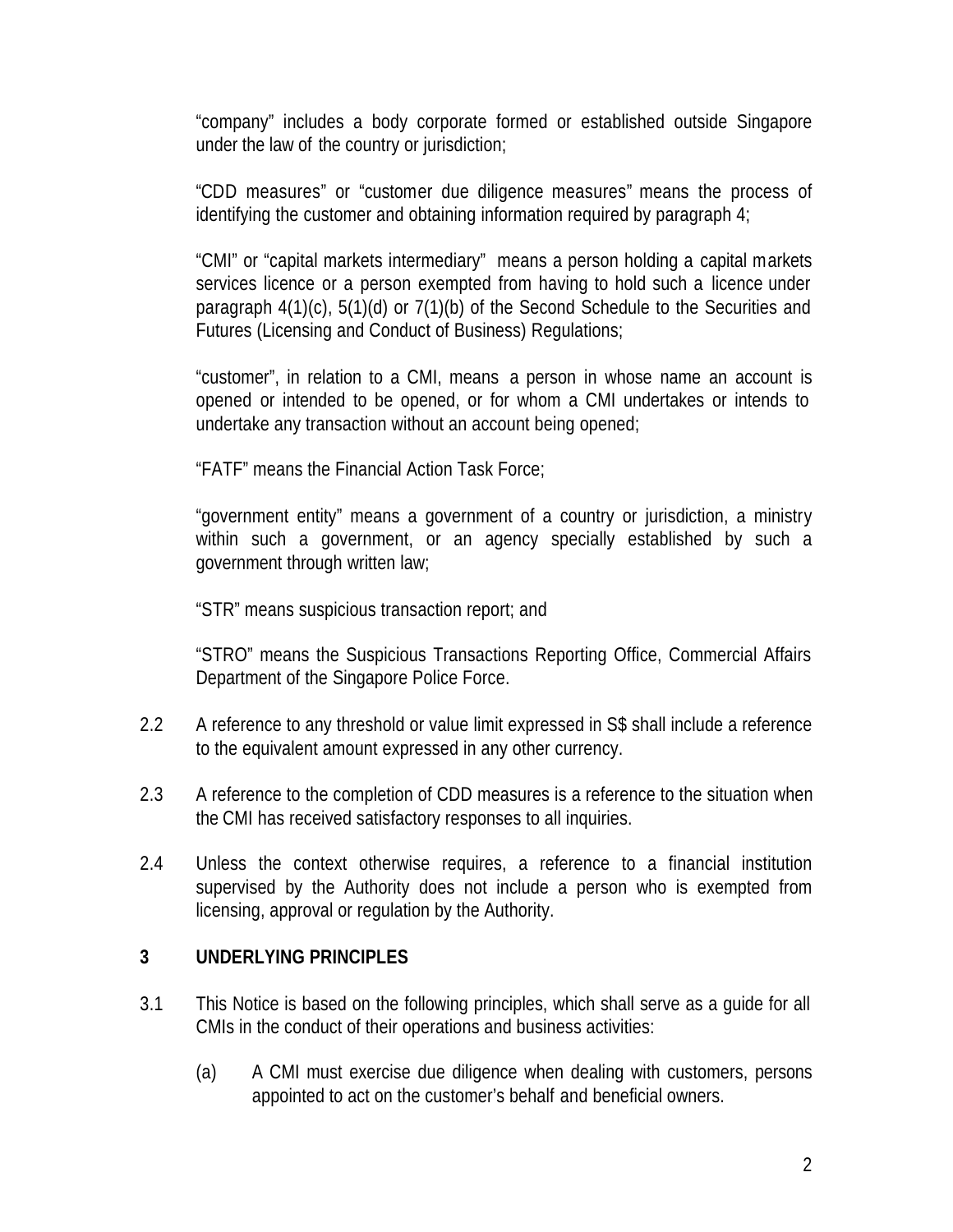- (b) A CMI must conduct its business in conformity with high ethical standards, and guard against undertaking any transaction that is or may be connected with or may facilitate money laundering or terrorist financing.
- (c) A CMI should, whenever possible and to the fullest extent possible, assist and cooperate with the relevant law enforcement authorities in Singapore in preventing money laundering and terrorist financing.

## **4 CUSTOMER DUE DILIGENCE**

#### **Anonymous or Fictitious Account**

4.1 No CMI shall open or maintain anonymous accounts or accounts in fictitious names.

#### **When CDD measures are to be Performed**

- 4.2 A CMI shall perform CDD measures in accordance with this Notice when
	- (a) the CMI establishes business relations with any customer;
	- (b) the CMI undertakes any transaction of a value exceeding S\$20,000 for any customer who has not otherwise established business relations with the CMI;
	- (c) there is a suspicion of money laundering or terrorist financing, notwithstanding that the CMI would otherwise not be required by this Notice to perform CDD measures; or
	- (d) the CMI has doubts about the veracity or adequacy of any information previously obtained.

## **CDD Measures where Business Relations are Established**

- (I) Identification of Customers
- 4.3 A CMI shall identify each customer who applies to the CMI to establish business relations.
- 4.4 For the purpose of paragraph 4.3, a CMI shall obtain and record information of the customer, including but not limited to the following:
	- (a) Full name, including any aliases;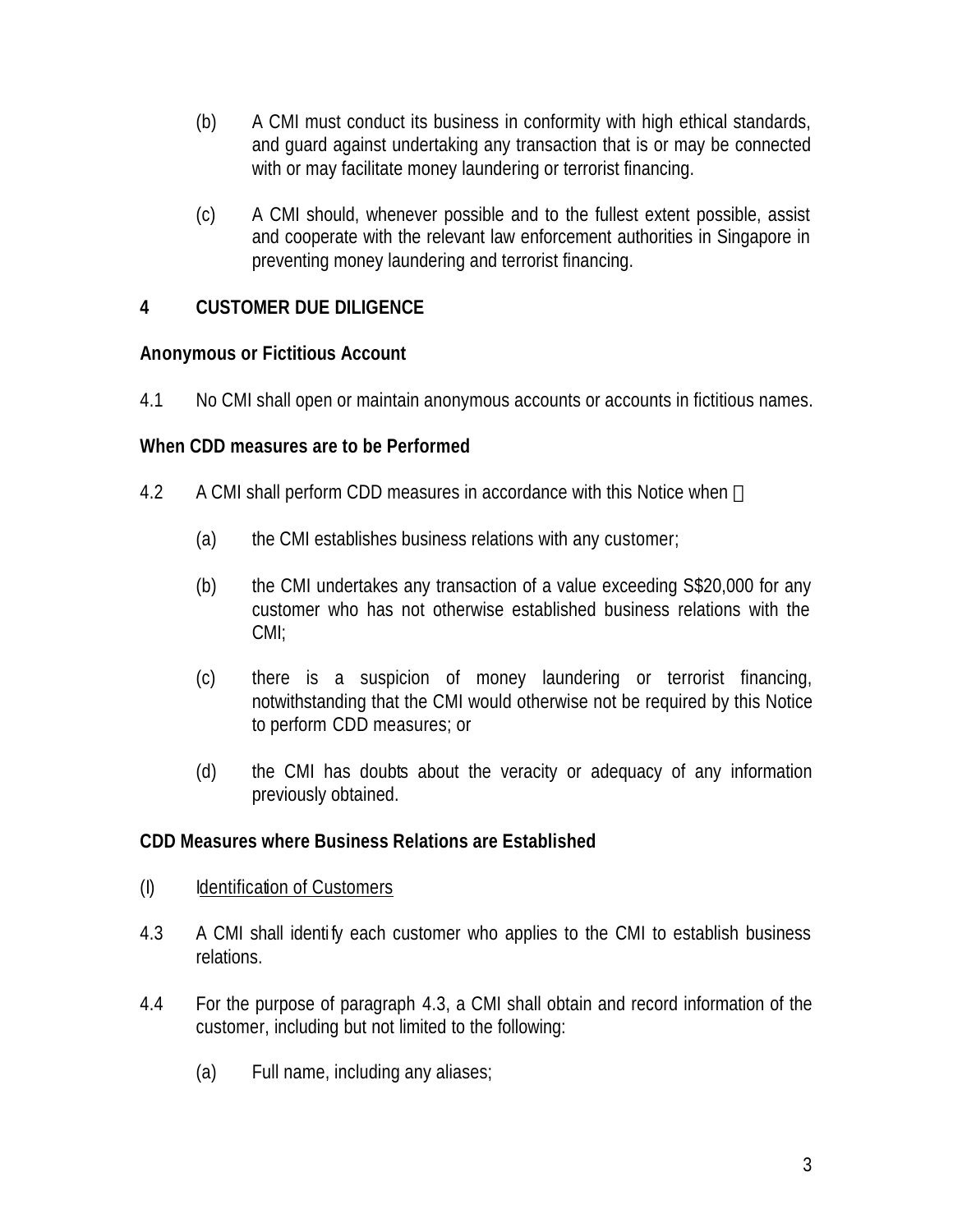- (b) Unique identification number (such as an identity card number, birth certificate number or passport number, or where the customer is not a natural person, the incorporation number or business registration number);
- (c) Existing residential address, registered or business address (as may be appropriate) and contact telephone number(s);
- (d) Date of birth, incorporation or registration (as may be appropriate); and
- (e) Nationality or place of incorporation or registration (as may be appropriate).
- 4.5 Where the customer is a company, the CMI shall, apart from identifying the customer, also identify the directors of the company.
- 4.6 Where the customer is a partnership or a limited liability partnership, the CMI shall, apart from identifying the customer, also identify the partners.
- 4.7 Where the customer is any other body corporate or unincorporate, the CMI shall, apart from identifying the customer, also identify the persons having executive authority in that body corporate or unincorporate.
- (II) Verification of Identity
- 4.8 A CMI shall verify the identity of the customer using reliable, independent sources.
- 4.9 A CMI shall retain copies of all reference documents used to verify the identity of the customer.
- (III) Identification and Verification of Identity of Natural Persons Appointed to Act on the Customer's Behalf
- 4.10 Where the customer appoints one or more natural persons to act on his behalf in establishing business relations with the CMI or the customer is not a natural person, a CMI shall
	- (a) identify the natural persons that act or are appointed to act on behalf of the customer;
	- (b) verify the identity of these persons using reliable, independent sources; and
	- (c) retain copies of all reference documents used to verify the identity of these persons.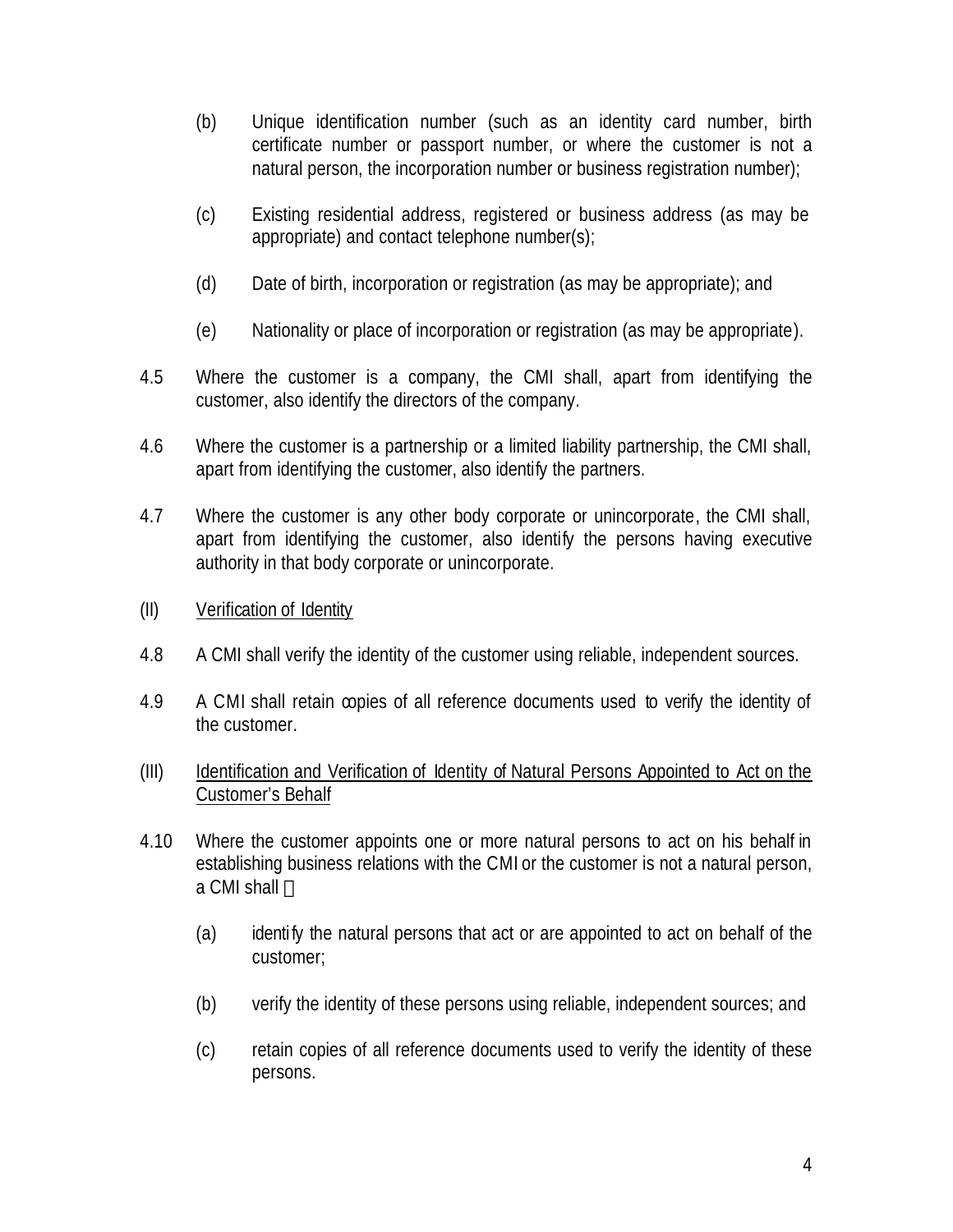- 4.11 A CMI shall verify the due authority of such persons to act on behalf of the customer.
- 4.12 A CMI shall verify the due authority of such persons to act by obtaining, including but not limited to the following:
	- (a) the appropriate documentary evidence that the customer has appointed the persons to act on its behalf; and
	- (b) the specimen signatures of the persons appointed.
- 4.13 Where the customer is a Singapore government entity, the CMI shall only be required to obtain such information as may be required to confirm that the customer is a Singapore government entity as asserted.
- (IV) Identification and Verification of Identity of Beneficial Owners
- 4.14 Subject to paragraph 4.17, a CMI shall inquire if there exists any beneficial owner in relation to a customer.
- 4.15 Where there is one or more beneficial owner in relation to a customer, the CMI shall take reasonable measures to obtain information sufficient to identify and verify the identities of the beneficial owner.
- 4.16 Where the customer is not a natural person, the CMI shall take reasonable measures to understand the ownership and control structure of the customer.
- 4.17 A CMI shall not be required to inquire if there exists any beneficial owner in relation to a customer that is
	- (a) a Singapore government entity;
	- (b) a foreign government entity;
	- (c) an entity listed on the Singapore Exchange;
	- (d) an entity listed on a stock exchange outside of Singapore that is subject to regulatory disclosure requirements;
	- (e) a financial institution supervised by the Authority (other than a holder of a money changer's licence or a holder of a remittance licence, unless specifically notified by the Authority);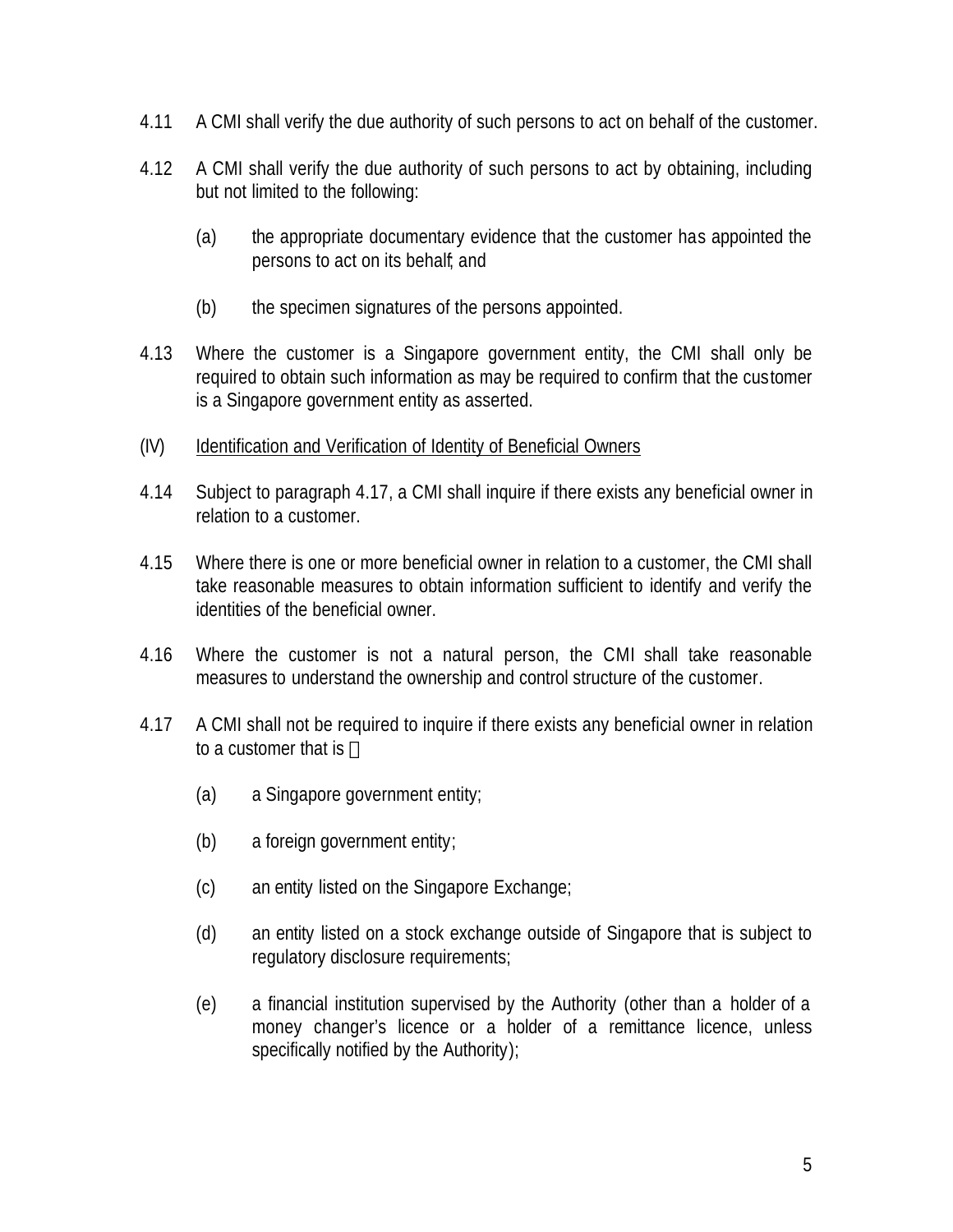- (f) a financial institution incorporated or established outside Singapore that is subject to and supervised for compliance with AML/CFT requirements consistent with standards set by the FATF; or
- (g) an investment vehicle where the managers are financial institutions
	- (i) supervised by the Authority; or
	- (ii) incorporated or established outside Singapore but are subject to and supervised for compliance with AML/CFT requirements consistent with standards set by the FATF,

unless the CMI suspects that the transaction is connected with money laundering or terrorist financing.

- 4.18 For the purposes of paragraphs 4.17(f) and 4.17(g)(ii), a CMI shall document the basis for its determination that the requirements in those paragraphs have been duly met.
- (V) Information on the Purpose and Intended Nature of Business Relations
- 4.19 A CMI shall obtain, from the customer, when processing the application to establish business relations, information as to the purpose and intended nature of business relations.
- (VI) Ongoing Monitoring
- 4.20 A CMI shall monitor on an ongoing basis, its business relations with customers.
- 4.21 A CMI shall, during the course of business relations, observe the conduct of the customer's account and scrutinise transactions undertaken to ensure that the transactions are consistent with the CMI's knowledge of the customer, its business and risk profile and where appropriate, the source of funds.
- 4.22 A CMI shall pay special attention b all complex or unusually large transactions or unusual patterns of transactions that have no apparent or visible economic or lawful purpose.
- 4.23 A CMI shall, to the extent possible, inquire into the background and purpose of the transactions in paragraph 4.22 and document its findings with a view to making this information available to the relevant competent authorities should the need arise.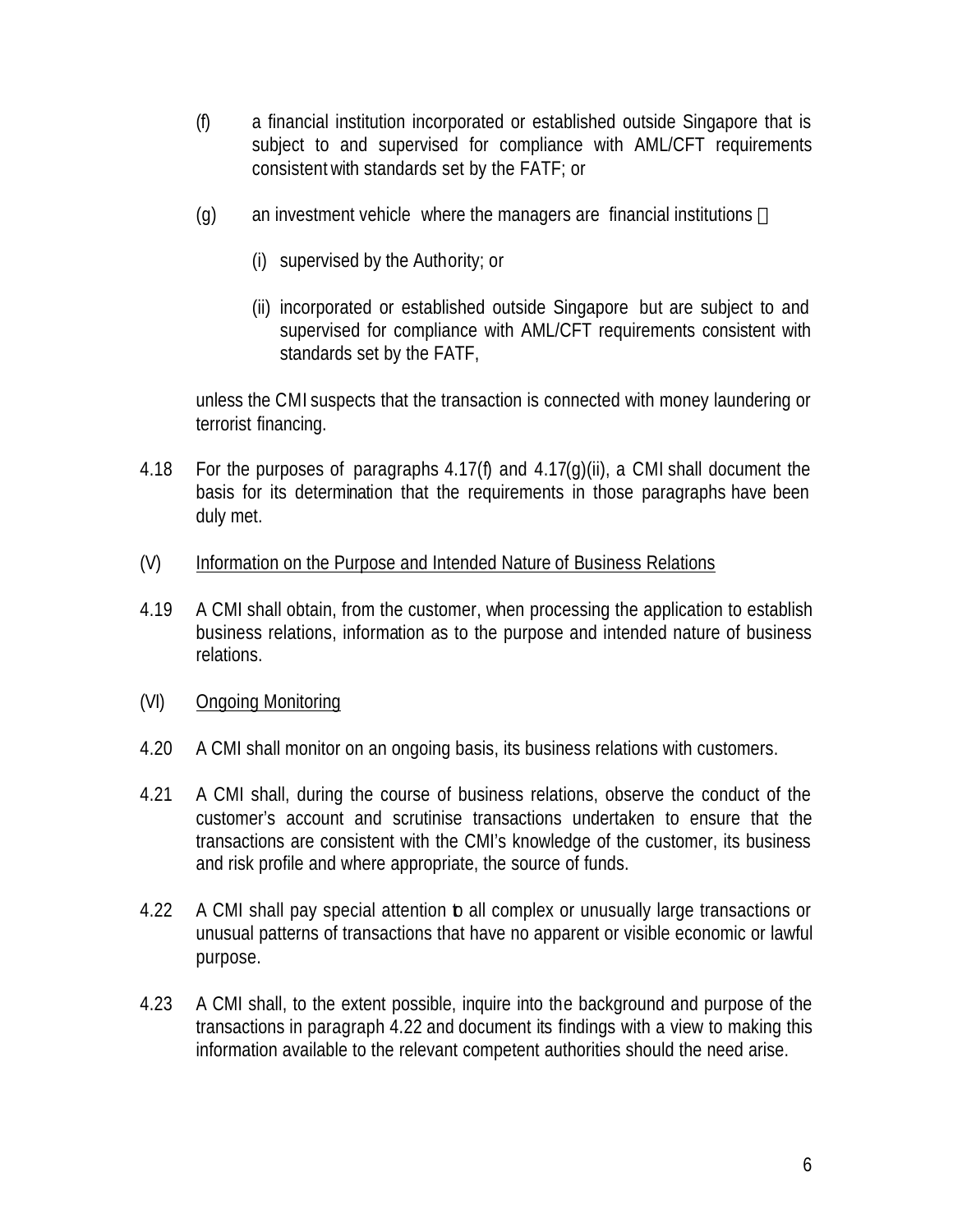4.24 A CMI shall periodically review the adequacy of customer identification information obtained in respect of customers and beneficial owners and ensure that the information is kept up to date, particularly for higher risk categories of customers.

#### **Non-Face-to-Face Verification**

- 4.25 A CMI shall put in place policies and procedures to address any specific risks associated with non-face-to-face business relationships or transactions.
- 4.26 A CMI shall implement the policies and procedures referred to in paragraph 4.25 when establishing customer relationships and when conducting ongoing due diligence.
- 4.27 Where there is no face-to-face contact, the CMI shall carry out CDD measures that are as stringent as those that would be required to be performed if there were faceto-face contact.

#### **Reliance on Identification and Verification Already Performed**

- 4.28 When a CMI ("acquiring CMI") acquires, either in whole or in part, the business of another financial institution (whether in Singapore or elsewhere), the acquiring CMI shall perform CDD measures on customers acquired with the business at the time of acquisition except where the acquiring CMI has
	- (a) acquired at the same time all corresponding customer records (including customer identification information) and has no doubt or concerns about the veracity or adequacy of the information so acquired; and
	- (b) conducted due diligence enquiries that have not raised any doubt on the part of the acquiring CMI as to the adequacy of AML/CFT measures previously adopted in relation to the business or part thereof now acquired by the acquiring CMI.

#### **CDD Measures for Non-Account Holders**

- 4.29 A CMI that undertakes any transaction of a value exceeding S\$20,000 for any customer who does not otherwise have business relations with the CMI shall
	- (a) establish and verify the identity of the customer as if the customer had applied to the CMI to establish business relations; and
	- (b) record adequate details of the transaction so as to permit the reconstruction of the transaction, including the nature and date of the transaction, the type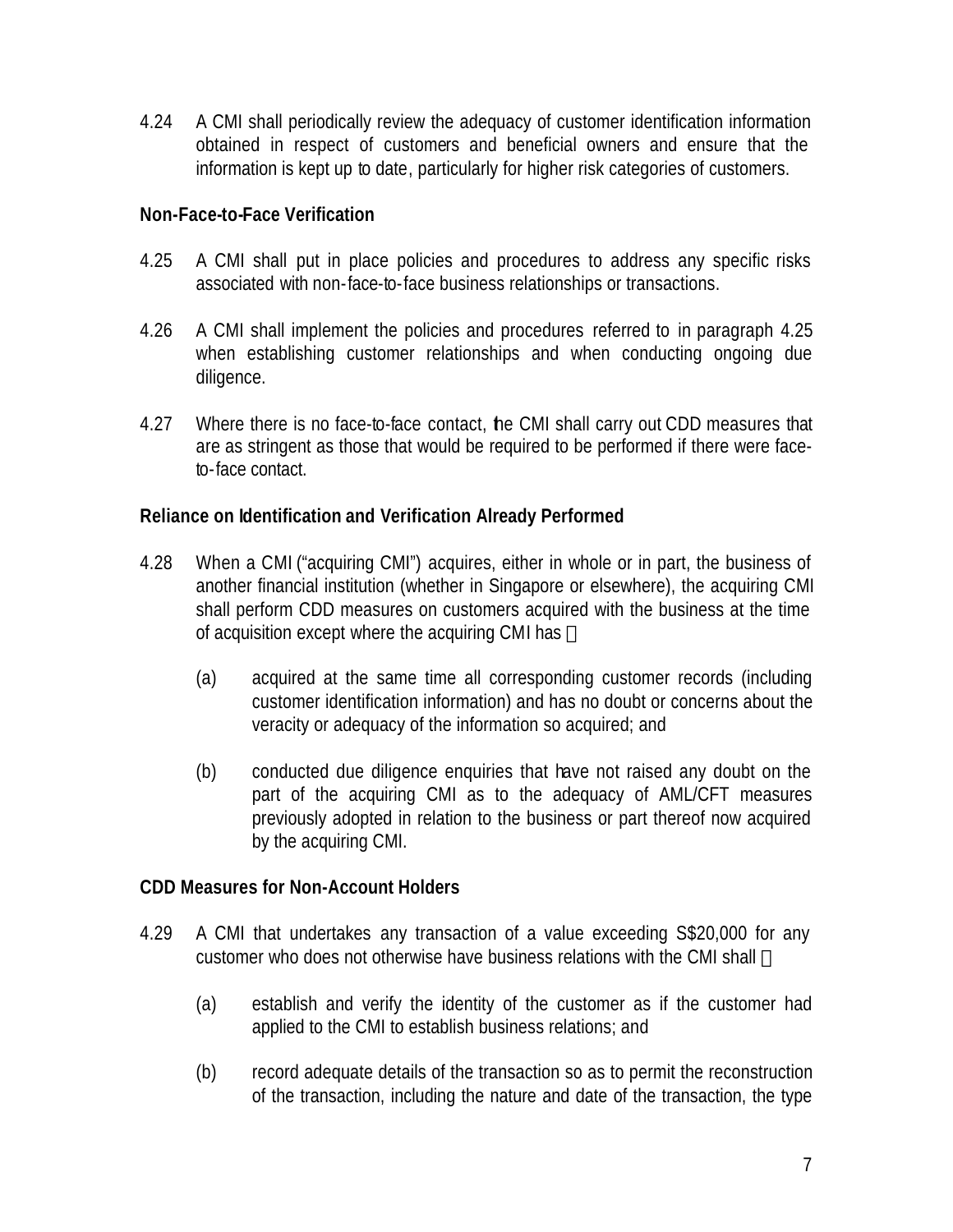and amount of currency involved, the value date, and the details of the payee or beneficiary.

4.30 Where a CMI suspects that two or more transactions are or may be related, linked or the result of a deliberate restructuring of an otherwise single transaction into smaller transactions in order to evade the measures provided for in this Notice, the CMI shall treat the transactions as a single transaction and aggregate their values for the purpose of this Notice.

## **Timing for Verification**

- 4.31 Subject to paragraph 4.32 of this Notice, a CMI shall complete verification of the identity of the customer and beneficial owner
	- (a) before the CMI establishes business relations; or
	- (b) before the CMI undertakes any transaction for a customer, where the customer does not have business relations with the CMI.
- 4.32 A CMI may establish business relations wi th a customer before completing the verification of the identity of the customer and beneficial owner if
	- (a) the deferral of completion of the verification of the identity of the customer and beneficial owner is essential in order not to interrupt the normal conduct of business operations; and
	- (b) the risks of money laundering and terrorist financing can be effectively managed by the CMI.
- 4.33 Where the CMI establishes business relations before verification of the identity of the customer or beneficial owner, the CMI shall complete such verification as soon as is reasonably practicable.

#### **Where CDD Measures are Not Completed**

4.34 Where the CMI is unable to complete CDD measures, it shall terminate the business relationship and consider if the circumstances are suspicious so as to warrant the filing of an STR.

#### **Joint Account**

4.35 In the case of a joint account, a CMI shall perform CDD measures on all of the joint account holders as if each of them were individually customers of the CMI.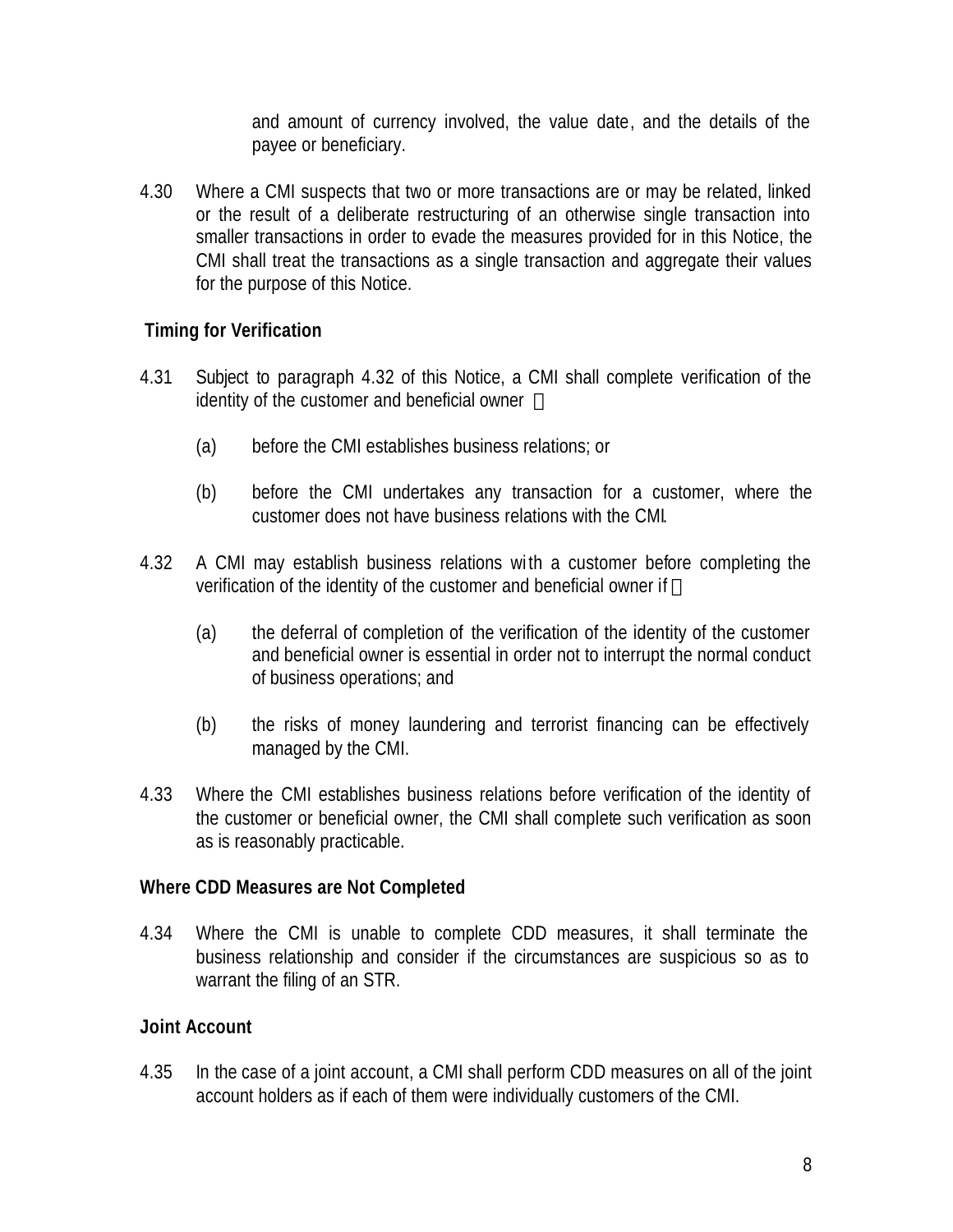# **Existing Customers**

4.36 A CMI shall perform such CDD measures as may be appropriate to its existing customers having regard to its own assessment of materiality and risk.

#### **5 SIMPLIFIED CUSTOMER DUE DILIGENCE**

- 5.1 Subject to paragraph 5.2, a CMI may perform such simplified CDD measures as it considers adequate to effectively identify and verify the identity of the customer, a natural person appointed to act on the customer's behalf and any beneficial owner if it is satisfied that the risks of money laundering and terrorist financing are low.
- 5.2 No CMI shall perform simplified CDD measures in relation to customers that are from or in countries and jurisdictions known to have inadequate AML/CFT measures, as determined by the CMI for itself or notified to CMIs generally by the Authority or by other foreign regulatory authorities.
- 5.3 A CMI may perform simplified CDD measures in relation to a customer that is a financial institution supervised by the Authority (other than a holder of a money changer's licence or a holder of a remittance licence, unless specifically notified by the Authority).
- 5.4 Where the CMI performs simplified CDD measures in relation to a customer, it shall document
	- (a) the details of its risk assessment; and
	- (b) the nature of the simplified CDD measures.

## **6 ENHANCED CUSTOMER DUE DILIGENCE**

#### **Politically Exposed Persons**

6.1 For the purposes of paragraph 6

"politically exposed person" means

- (a) a natural person who is or has been entrusted with prominent public functions in a foreign country;
- (b) immediate family members of such a person; or
- (c) close associates of such a person.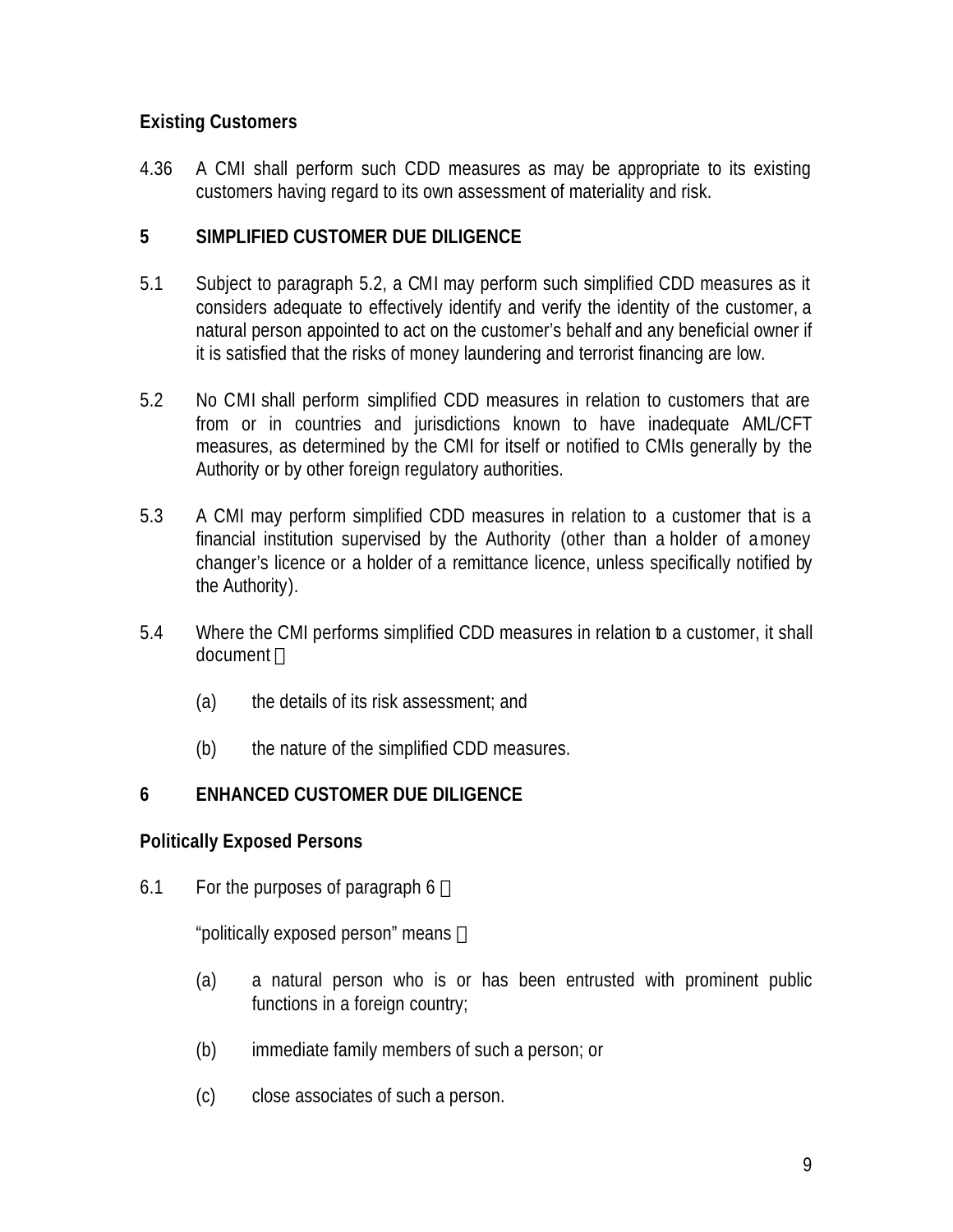"prominent public functions" includes the roles held by a head of state, a head of government, government ministers, senior civil servants, senior judicial or military officials, senior executives of state owned corporations, and senior political party officials.

- 6.2 A CMI shall, in addition to performing CDD measures specified in paragraph 4, perform enhanced CDD measures in relation to politically exposed persons, including but not limited to the following:
	- (a) implement appropriate internal policies, procedures and controls to determine if a customer or beneficial owner is a politically exposed person;
	- (b) obtain approval from the CMI's senior management to establish or continue business relations, where the customer or beneficial owner is a politically exposed person or subsequently becomes a politically exposed person;
	- (c) establish, by appropriate and reasonable means, the source of wealth and source of funds of any customer or beneficial owner; and
	- (d) conduct, during the course of business relations, enhanced monitoring of business relations with the customer.

## **Other High Risk Categories**

- 6.3 A CMI shall perform enhanced CDD measures in paragraph 6.2 for such other categories of customers, business relations or transactions as the CMI may assess to present a higher risk for money laundering and terrorist financing.
- 6.4 A CMI shall give particular attention to business relations and transactions with any person from or in countries and jurisdictions known to have inadequate AML/CFT measures, as determined by the CMI for itself or notified to CMIs generally by the Authority or other foreign regulatory authorities.

#### **7 PERFORMANCE OF CDD MEASURES BY INTERMEDIARIES**

- 7.1 Subject to paragraph 7.2, a CMI may rely on an intermediary to perform the CDD measures in paragraph 4 of this Notice if the following requirements are met:
	- (a) the CMI is satisfied that the intermediary it intends to rely upon is subject to and supervised for compliance with AML/CFT requirements consistent with standards set by the FATF, and has adequate measures in place to comply with those requirements;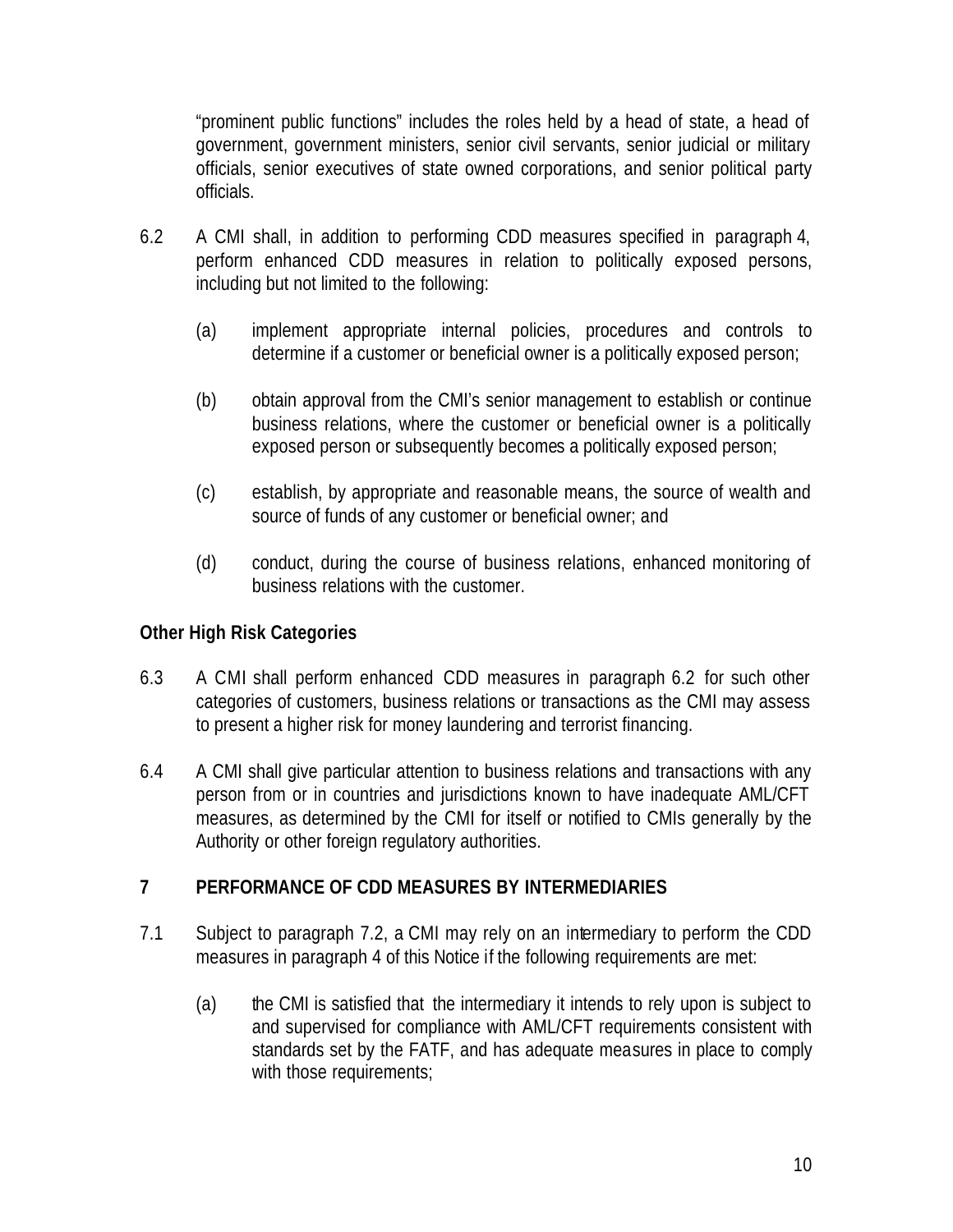- (b) the intermediary is not one on which CMIs have been specifically precluded by the Authority from relying;
- (c) the information that the CMI would be required or would want to obtain which is being obtained by the intermediary, may be relayed to the CMI by the intermediary without any delay; and
- (d) the intermediary is able and willing to provide, without delay, upon the CMI's request, any document obtained by the intermediary, which the CMI would be required or would want to obtain.
- 7.2 No CMI shall rely on an intermediary to conduct ongoing monitoring of customers.
- 7.3 Where a CMI relies on an intermediary to perform the CDD measures, it shall document the basis for its satisfaction that the requirements in paragraph 7.1(a) have been met except where the intermediary is a financial institution supervised by the Authority (other than a holder of a money changer's licence or a holder of a remittance licence).
- 7.4 For the avoidance of doubt, notwithstanding the reliance upon an intermediary, the CMI shall remain responsible for its AML/CFT obligations in this Notice.

## **8 RECORD KEEPING**

- 8.1 A CMI shall prepare, maintain and retain documentation on all its business relations and transactions with its customers such that
	- (a) all requirements imposed by law (including this Notice) are met;
	- (b) any transaction undertaken by the CMI can be reconstructed so as to provide, if necessary, evidence for prosecution of criminal activity;
	- (c) the relevant competent authorities in Singapore and the internal and external auditors of the CMI are able to review the CMI's transactions and assess the level of compliance with this Notice; and
	- (d) the CMI can satisfy, within a reasonable time or any more specific time period imposed by law, any enquiry or order from the relevant competent authorities in Singapore for information.
- 8.2 Subject to paragraph 8.4 and any other requirements imposed by law, a CMI shall, when setting its record retention policies, comply with the following document retention periods: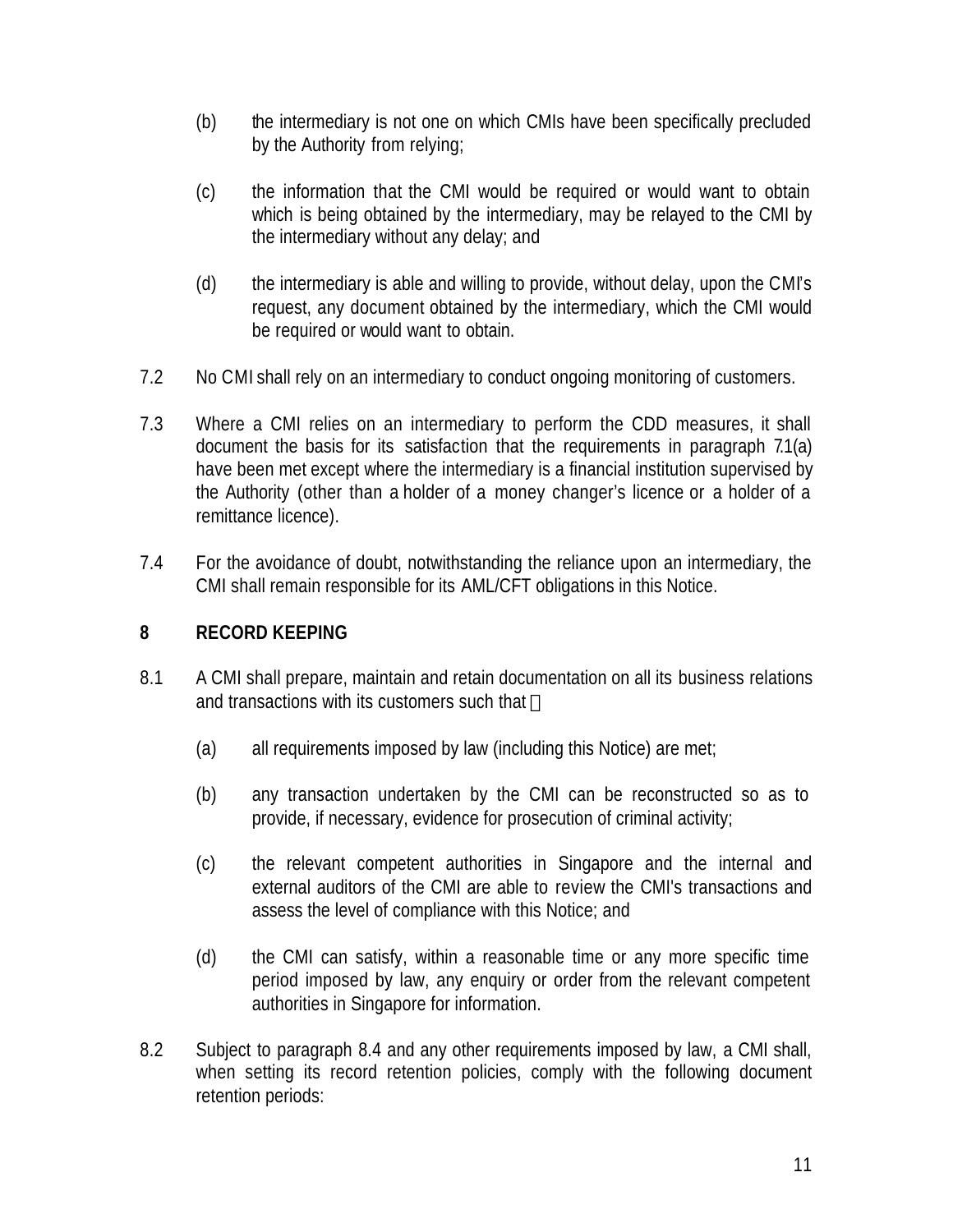(a) a period of at least 5 years following termination of business relation for customer identification information, and other documents relating to the establishment of business relations, as well as account files and business correspondence; and

[SFA 04-N02 (Amendment) 2007]

(b) a period of at least 5 years following the completion of the transaction for records relating to a transaction, including any information needed to explain and reconstruct the transaction.

[SFA 04-N02 (Amendment) 2007]

- 8.3 A CMI may retain documents as originals or copies, in paper or electronic form or on microfilm, provided that they are admissible as evidence in a Singapore court of law.
- 8.4 A CMI shall retain records pertaining to a matter which is under investigation or which has been the subject of an STR for such longer period as may be necessary in accordance with any request or order from STRO or from other relevant competent authorities.

## **9 SUSPICIOUS TRANSACTIONS REPORTING**

- 9.1 A CMI shall keep in mind the provisions in the Corruption, Drug Trafficking and Other Serious Crimes (Confiscation of Benefits) Act<sup>1</sup> and in the Terrorism (Suppression of Financing) Act (Cap. 325) that provide for the reporting to the competent authorities of transactions suspected of being connected with money laundering or terrorist financing, and implement appropriate internal policies, procedures and controls for meeting its obligations under the law, including the following:
	- (a) establish a single reference point within the organisation to whom all staff are instructed to promptly refer all transactions suspected of being connected with money-laundering or terrorist financing, for possible referral to STRO via STRs; and
	- (b) keep records of all transactions referred to STRO, together with all internal findings and analysis done in relation to them.
- 9.2 A CMI shall submit reports on suspicious transactions (including attempted transactions) to STRO, and extend a copy to the Authority for information.

 $\overline{a}$ <sup>1</sup> Please note in particular section 48 of the Corruption, Drug Trafficking and Other Serious Crimes (Confiscation of Benefits) Act on tipping-off.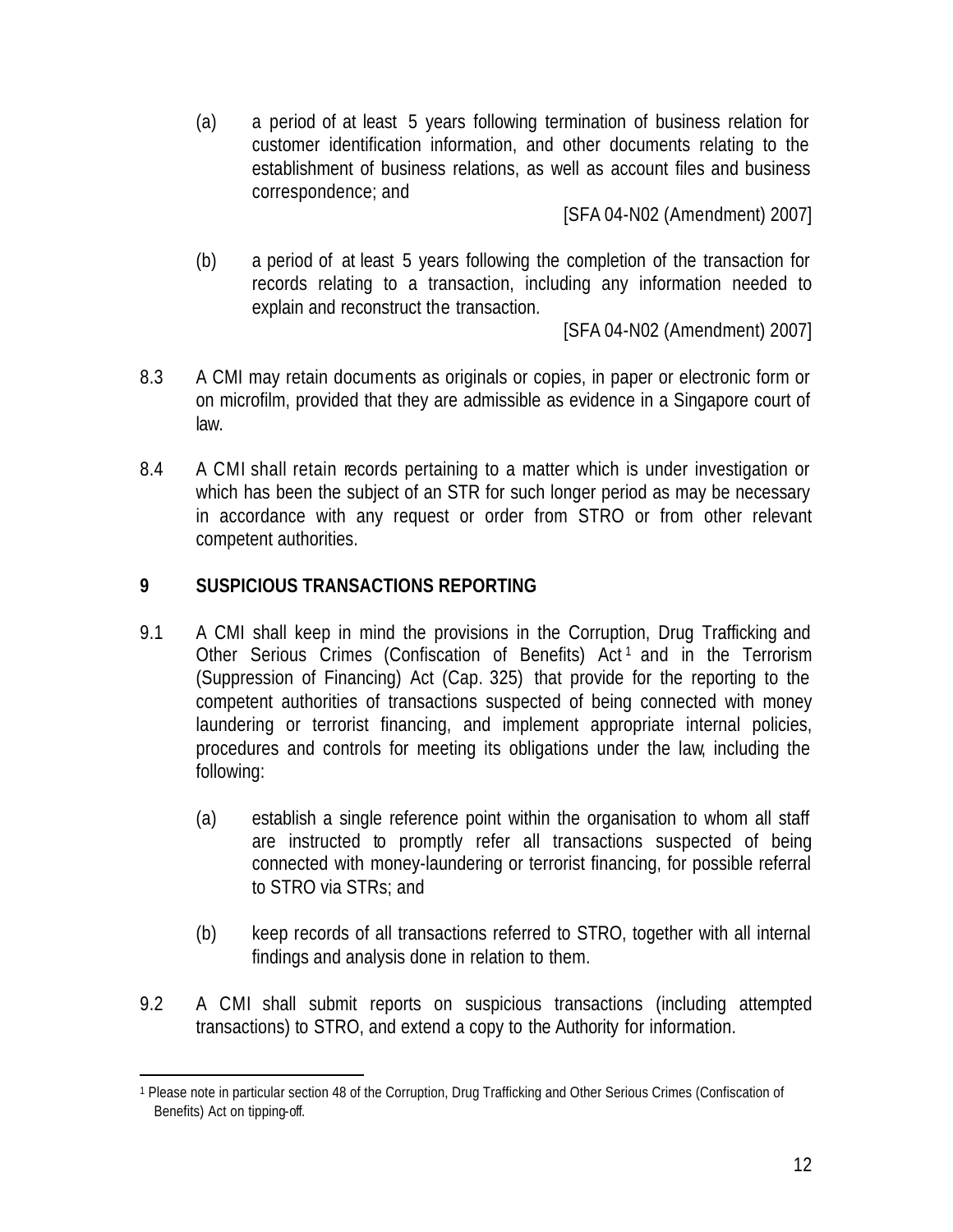- 9.3 A CMI shall consider if the circumstances are suspicious so as to warrant the filing of an STR and document the basis for its determination where
	- (a) the CMI is for any reason unable to complete CDD measures; or
	- (b) the customer is reluctant, unable or unwilling to provide any information requested by the CMI, decides to withdraw a pending application to establish business relations or a pending transaction, or to terminate existing business relations.

#### **10 INTERNAL POLICIES, COMPLIANCE, AUDIT AND TRAINING**

- 10.1 A CMI shall develop and implement internal policies, procedures and controls to help prevent money laundering and terrorist financing and communicate these to its employees.
- 10.2 The policies, procedures and controls shall include, amongst other things, CDD measures, record retention, the detection of unusual and/or suspicious transactions and the obligation to make suspicious transaction reports.
- 10.3 A CMI shall take into consideration money laundering and terrorist financing threats that may arise from the use of new or developing technologies, especially those that favour anonymity, in formulating its policies, procedures and controls.

## **Group Policy**

- 10.4 A CMI that is incorporated in Singapore shall develop a group policy on AML/CFT and extend this to all of its branches and subsidiaries outside Singapore.
- 10.5 Where a CMI has a branch or subsidiary in a host country or jurisdiction known to have inadequate AML/CFT measures (as determined by the CMI for itself or notified to CMIs generally by the Authority or by other foreign regulatory authorities), the CMI shall ensure that its group policy on AM L/CFT is strictly observed by the management of that branch or subsidiary.
- 10.6 Where the AML/CFT requirements in the host country or jurisdiction differ from those in Singapore, the CMI shall require that the overseas branch or subsidiary apply the higher of the two standards, to the extent that the law of the host country or jurisdiction so permits.
- 10.7 Where the law of the host country or jurisdiction conflicts with Singapore law such that the overseas branch or subsidiary is unable to fully observe the higher standard,